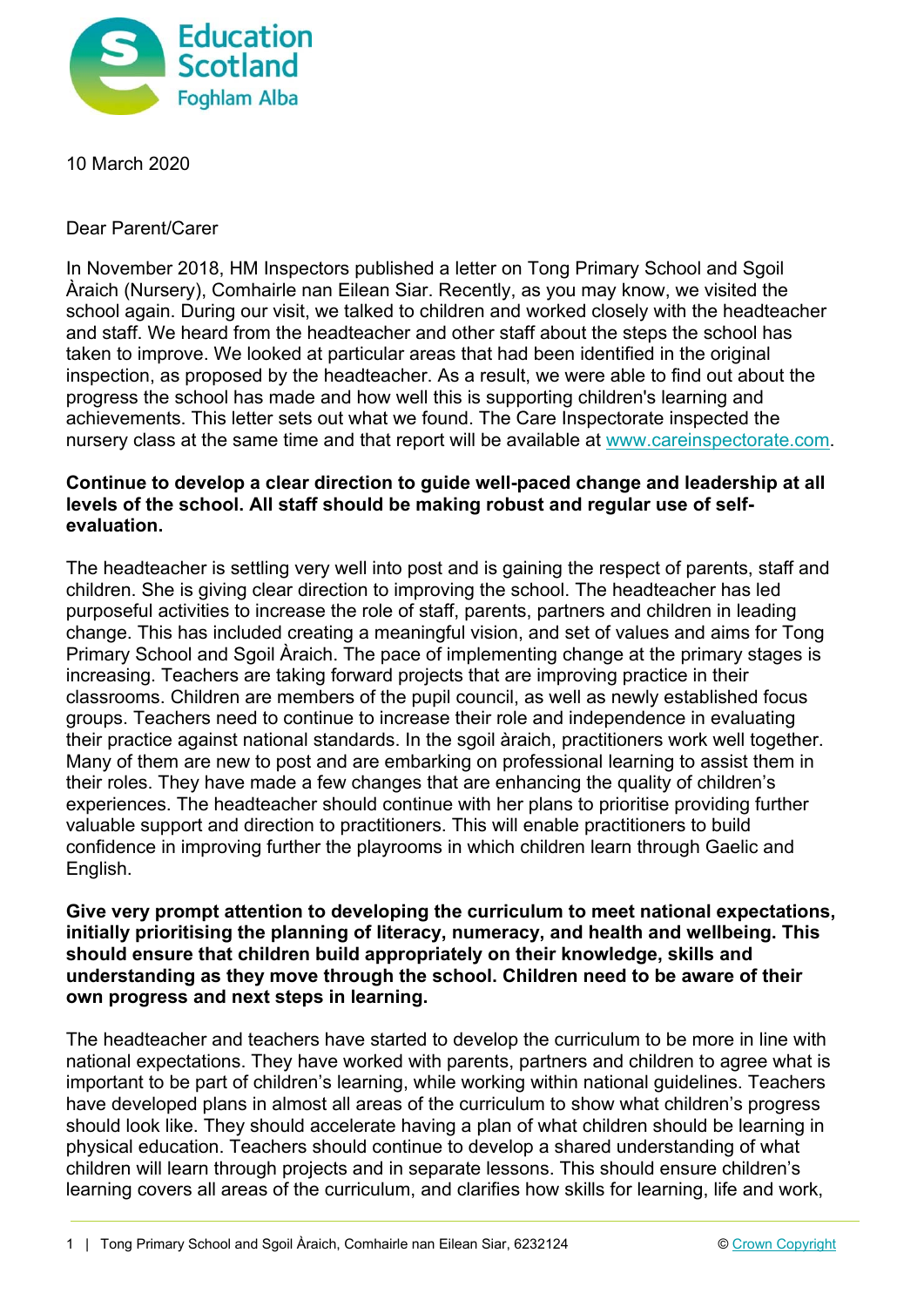

including digital technology, are being taught. Across the sgoil àraich and primary school, teachers and practitioners of Gaelic Medium Education have a strong understanding of immersion. In the sgoil àraich, practitioners are better at responding to children's interests. All practitioners have a clearer focus on literacy, numeracy, and health and wellbeing. Across the school, practitioners and teachers need to engage consistently in conversations with children about their learning and progress. At the primary stages, the older children are at an early stage of gathering evidence of their progress, from which they can evaluate their own learning. This should be extended to include all children, and support them in reviewing and evaluating their learning.

## **Include the further development of Gaelic Medium Education in the strategic planning of the school. The learning of Gaelic, as a second language in English Medium, needs to result in children making better progress. Children would benefit from an increased use of Gaelic in the daily life and learning of the school.**

The school's planning for improvement is taking better account of Gaelic, with staff continuing to show strong leadership. The free hours available to parents for early learning and childcare has been extended to Gaelic Medium Education. It is being staffed by those who can deliver total immersion, with professional learning being made available to them. All children in English medium education are more regularly learning Gaelic. Staff should make more use of the National Benchmarks for Gaelic (Learners) to help children attain expected standards by primary 7. Children need to be more aware of the benefits that learning Gaelic affords them, including in helping them to secure employment on their island and beyond. Staff, led by the headteacher, have increased the use of Gaelic within the school.

## **Improve learning and teaching. Staff should develop a shared understanding of the features of high-quality learning and teaching. Action is required to make learning more engaging, based on the needs of individuals, and with increased pace and challenge.**

Across the school, children are self-motivated and eager to learn. They show high levels of responsibility when working individually and in small groups. Projects, such as 'being excited about reading' are increasing children's engagement in literacy. In the sgoil àraich, children's curiosity for the outdoors is fostered by their new play area. This enables them to be physically active as they enjoy experimenting with natural resources. Across the school, children are supported well in their learning. They receive additional help as required. Teachers are more consistently sharing with children the purpose of their learning and how to be successful. They give children some helpful feedback on how to improve their writing. Teachers have worked together to look at the features of effective learning and teaching. They should continue with their plans to detail this in a policy, which also includes assessment and immersion.

## **Raise attainment in all areas of learning, particularly in literacy and numeracy. Staff need to make better use of ongoing assessment to ensure children achieve as highly as possible.**

The headteacher and staff, have taken positive action to help children secure better progress in literacy and numeracy through the medium of Gaelic and English. At the primary stages, most children achieve expected levels of attainment in reading and writing English, and in